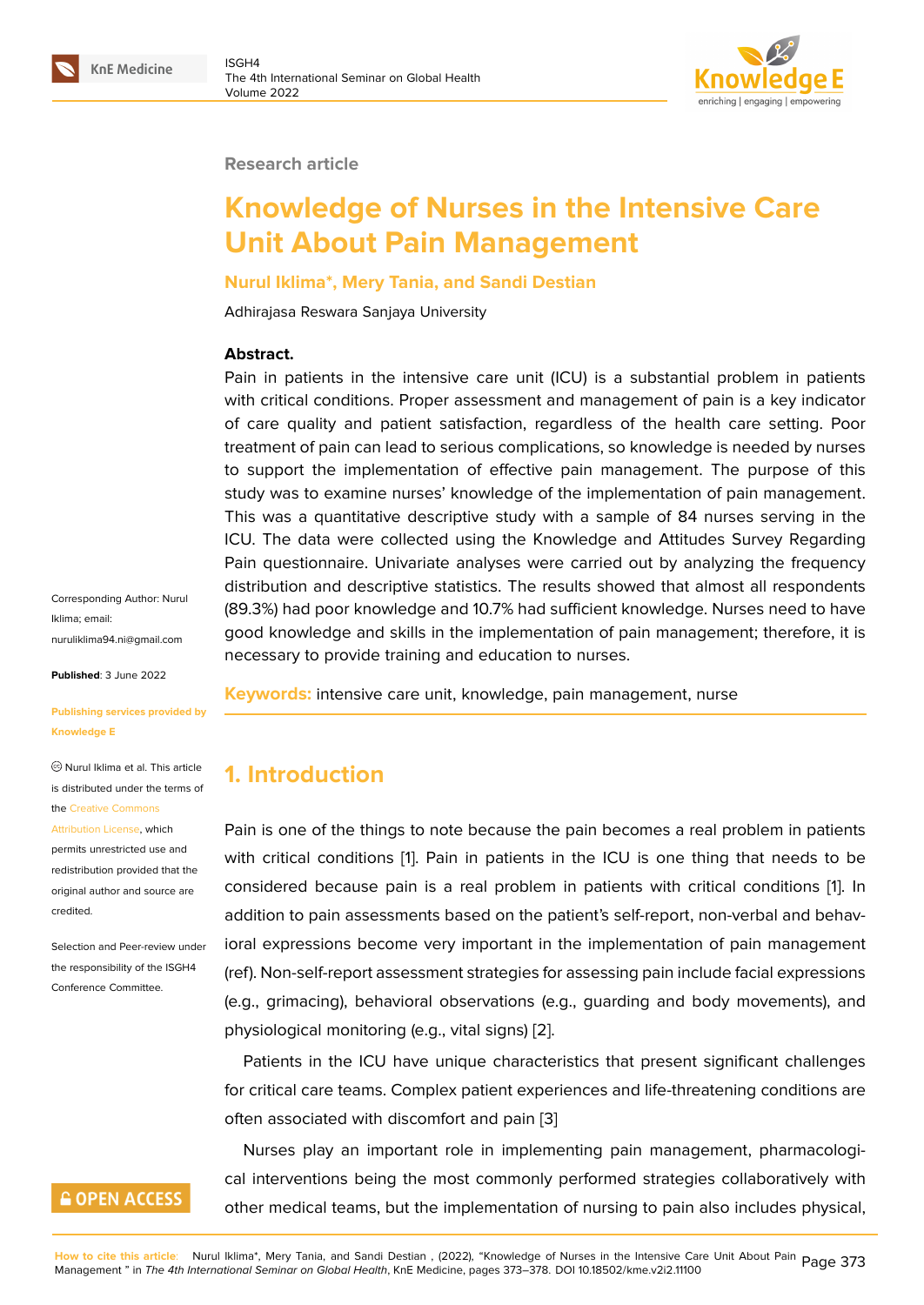cognitive, and behavioral actions. In addition to giving drugs or providing alternative therapies, in pain management it is important to take measurements of the patient's response to the therapy that has been given.

In addition to the provision of pharmacological therapy non-pharmacological therapy becomes the thing that needs to be done by nurses in critical care, basic nonpharmacological interventions that can be done include environmental modification. Excessive noise and light in the ICU can disrupt sleep and increase anxiety and anxiety that is likely to cause pain and discomfort. Other non-pharmacological actions that can be done include distraction, relaxation techniques, touch, and massage, these actions will help divert patients from the source of pain to more pleasant things [4]. Poor treatment of pain can lead to serious complications, including neurohumoral changes, neuronal remodeling, and prolonged psychological stress that can harm critical patients [5].

Obstacles that affect the implementation of pain management include the condition of the hospital environment, the completeness of medical equipment, and the condition of [th](#page-5-3)e severity of the patient's illness [6]. In the implementation of pain management nurses often act as mediators between doctors and patients as well as the main observers of the patient's pain and discomfort conditions. Critical patients are often unable to communicate effectively so that in [th](#page-5-4)e pain assessment process nurses need to conduct pain assessments more specifically and not only rely on patient self-reports, but nurses still see the patient's condition objectively both from hemodynamic conditions and behavioral changes that arise.The results of research related to internal factors that affect the implementation of pain management mention that most nu rses (89%) choose not to use pain assessment tools for patients who are unable to communicate and nurses are not very familiar with pain assessment and assessment guidelines [2].

Knowledge becomes an internal factor in the implementation of pain management, research conducted in Africa related to pain management of ICU nurses is found that nurses have less knowledge and attitudes than nurses in regul[ar](#page-5-1) room care [7] and another study said only one-third of ICU nurses showed knowledge of moderate pain before educational intervention consisting of one-hour video recordings on pain management and pain management modules. Self-taught about pain control [8]. Co[g](#page-5-5)nitive tests of nurses' knowledge and surveys of nurses' attitudes about pain revealed significant deficiencies in pain assessment-related knowledge, with average scores of 74%-81% [6]. Therefore, knowledge become one of the internal factors that [be](#page-5-6)come obstacles experienced by nurses in the implementation of pain management.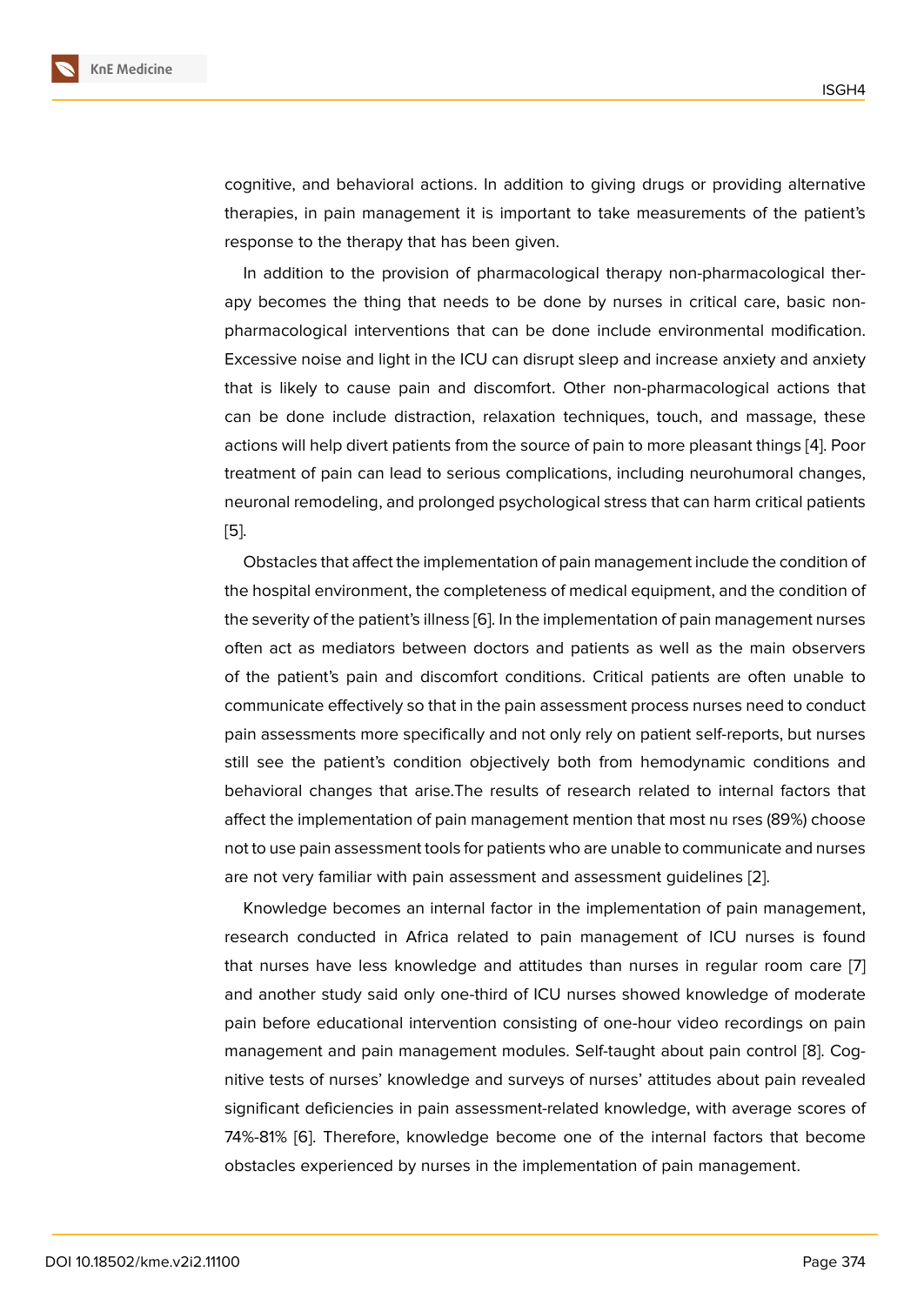

## **2. Methods**

**please arrange your method section as follow:**

#### **2.1. Study design**

This study uses univariate analysis by analyzing the distribution and descriptive statistics to see the description of the frequency distribution and percentage.

#### **2.2. Sample**

The number of samples in this study amounted to 86 nurses who work in the ICU

#### **2.3. Instruments**

The data was collected using the Knowledge and Attitudes Survey Regarding Pain questionnaire

#### **2.4. Data collection procedure**

This research has been tested ethically and has carried out the licensing process for the implementation of data collection at Hasan Sadikin Hospital. Data collection was carried out for one month by distributing questionnaires to nurses who served in the ICU and researchers accompanied respondents during the questionnaire process

## **3. Results**

Table 1: Frequency Distribution Of Knowledge Factor Overview Of Pain Management Implementation (n=84).

| <b>Category</b> | <b>Frequency</b> | %    |
|-----------------|------------------|------|
| Good            | 0                | 0,0  |
| Enough          | 9                | 10,7 |
| Less            | 75               | 89,3 |
| <b>Total</b>    | 84               | 100  |

Table 1. The above is a recapitulation of respondents' responses regarding the picture of nurse knowledge factors in intensive rooms related to the implementation of pain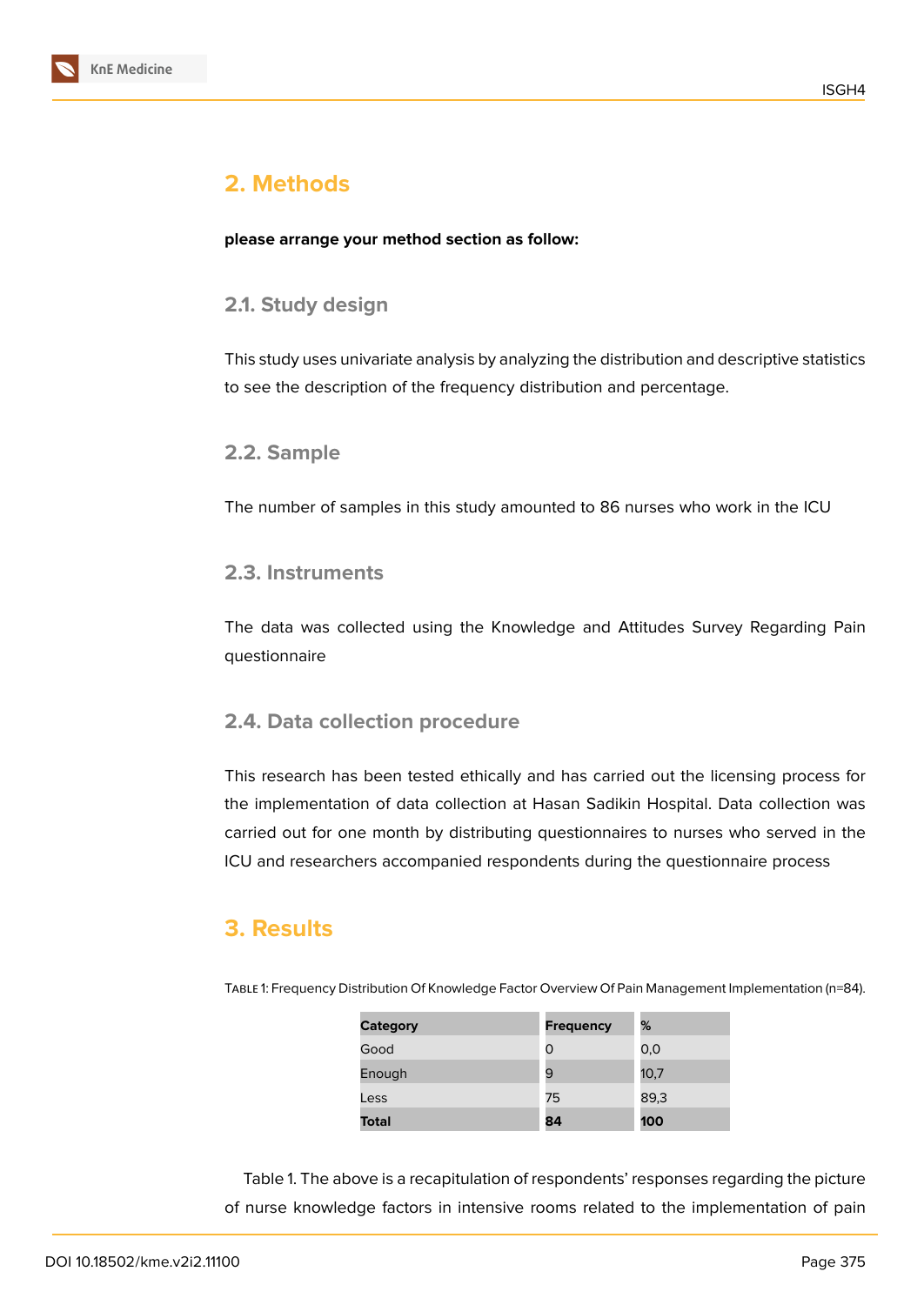management. From the table, it is known that almost all of the respondents had less good knowledge as much as 89.3%.

## **4. Discussion**

The results of the study are in Table 1. Almost all of the respondents had poor knowledge, which was 89.3%. The results of the study in Table 1 related to knowledge showed three items of questions related to pain management knowledge that had the lowest score including actions regarding the timing of pharma therapy, as well as pain assessment in children. This may occur due to a lack of understanding of nurses related to the provision of pharmacological therapy to patients. The workload may be one of the obstacles that affect nurses so that they do not have time to learn to understand the process of giving drugs to patients.

Knowledge related to the pharmacology of various drugs and the status of patient physiology is very important, nurses should have good knowledge regarding the schedule of drug administration because errors in the administration of drug schedules will adversely affect the patient. This condition shows that the relationship between knowledge and the implementation of pain management, especially in intensive areas. Following the condition of the nurse's knowledge regarding the implementation of pain management,

This research is also in line with research conducted by Rose, et al (2012) which states that knowledge is one of the obstacles experienced by nurses in the pain assessment and management process so that it has a great relationship with the implementation of pain management. Factors that become obstacles usually occur when the implementation process starts from the assessment, namely related to the implementation of pain assessment that must be done based on behavior; indicators of pain behavior and physiology; awareness of local and international guidelines on assessment and management of pain by EBP, pain-related knowledge and communication practices when pain management. The implementation of pain management in the ICU becomes an important thing to do correctly, health workers in the ICU, especially nurses need greater knowledge about the importance of pain assessment. An important part of pain management in hospitals is an ongoing evaluation of treatment outcomes to prevent severe pain. The complexity of pain management requires commitment, time, and knowledge from healthcare staff. A team of supportive professionals in pain management is needed to reduce the unnecessary consequences of pain in patients admitted to the ICU [9]. Education and training are required by nurses to support the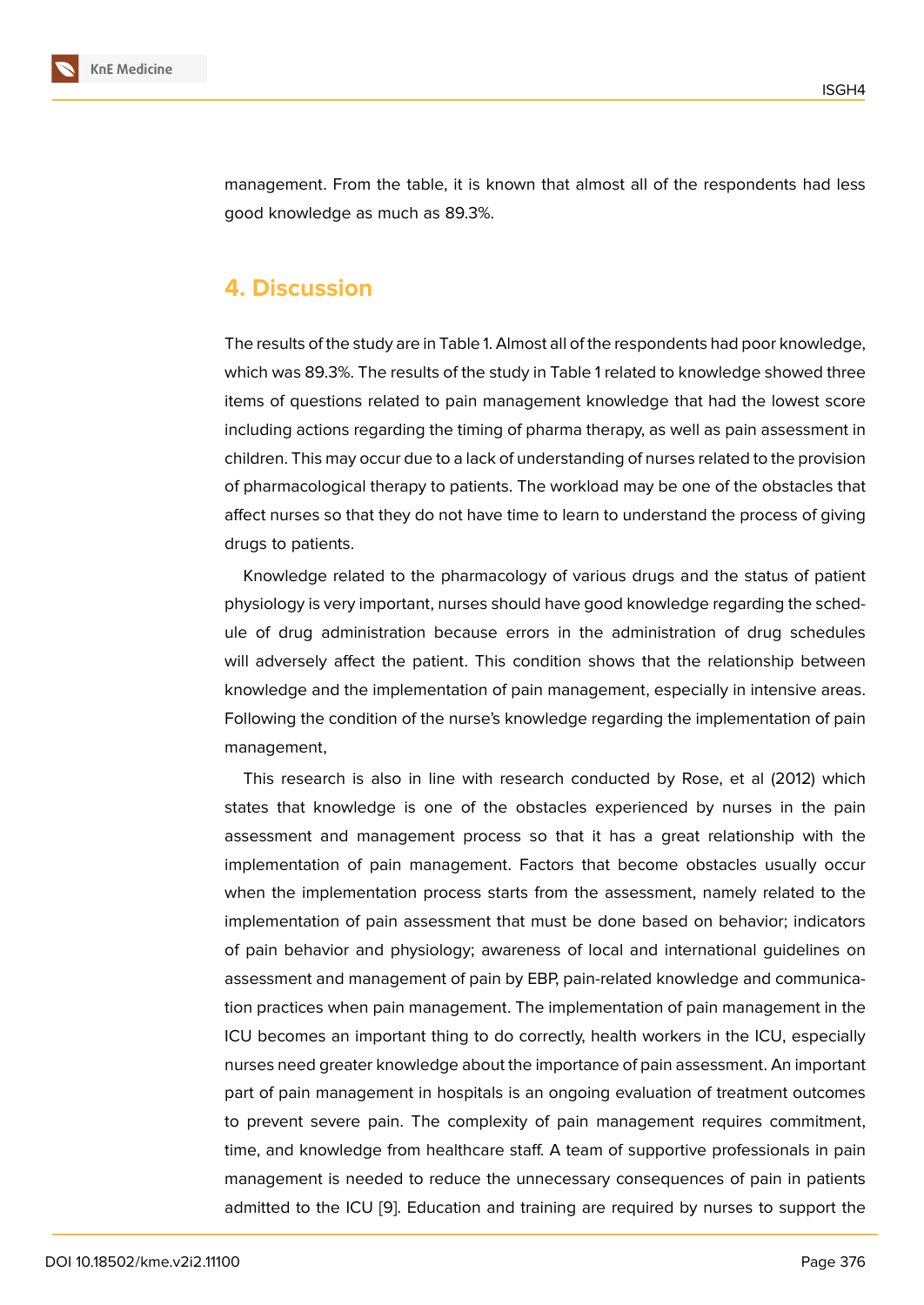implementation of effective pain management, inadequate training and preparation will affect effectiveness in the management of pain management, education becomes effective to remove obstacles that affect pain evaluation and management [10]. Education and training are beneficial in the following: the challenges of making decisions in choosing therapies to sustain life, barriers to providing good palliative care, factors that support good living care, and specific guidelines for the selection of life-sust[ain](#page-5-7)ing therapies.

Variability of nurse levels in intensive spaces becomes one of the obstacles in the implementation of pain management, the curriculum related to pain management given to nurses with diploma education levels is different from the curriculum given to nurses with undergraduate or master's degrees. Research conducted by Abazari et al., related to pain management in pediatric nurses mentions that the lack of basic training is identified as one of the main reasons nurses carry out inadequate pain management [11].

The results also mentioned that the majority of the last educated respondents D3 as much as 57.1% and almost all of the respondents had never attended pain management [tra](#page-5-8)ining as much as 78.6%. This is following research conducted by Fang, et al, the school level of education and training of pain management previously had a major effect on the implementation of pain management [12].

## **5. Conclusions**

Nurses need to have good knowledge and skills in the implementation of pain management, this aims to increase self-confidence to be able to act as advocates for patients. This knowledge will be gained through education or training conducted periodically related to pain management to improve the knowledge and skills of nurses. Therefore, it is necessary to provide training and education to nurses.

## **Acknowledgment**

In the preparation of this study, the author received a lot of help, guidance, and support from various parties. Therefore, on this occasion with all humility, the author wants to express his gratitude and appreciation to those who participated in this research.